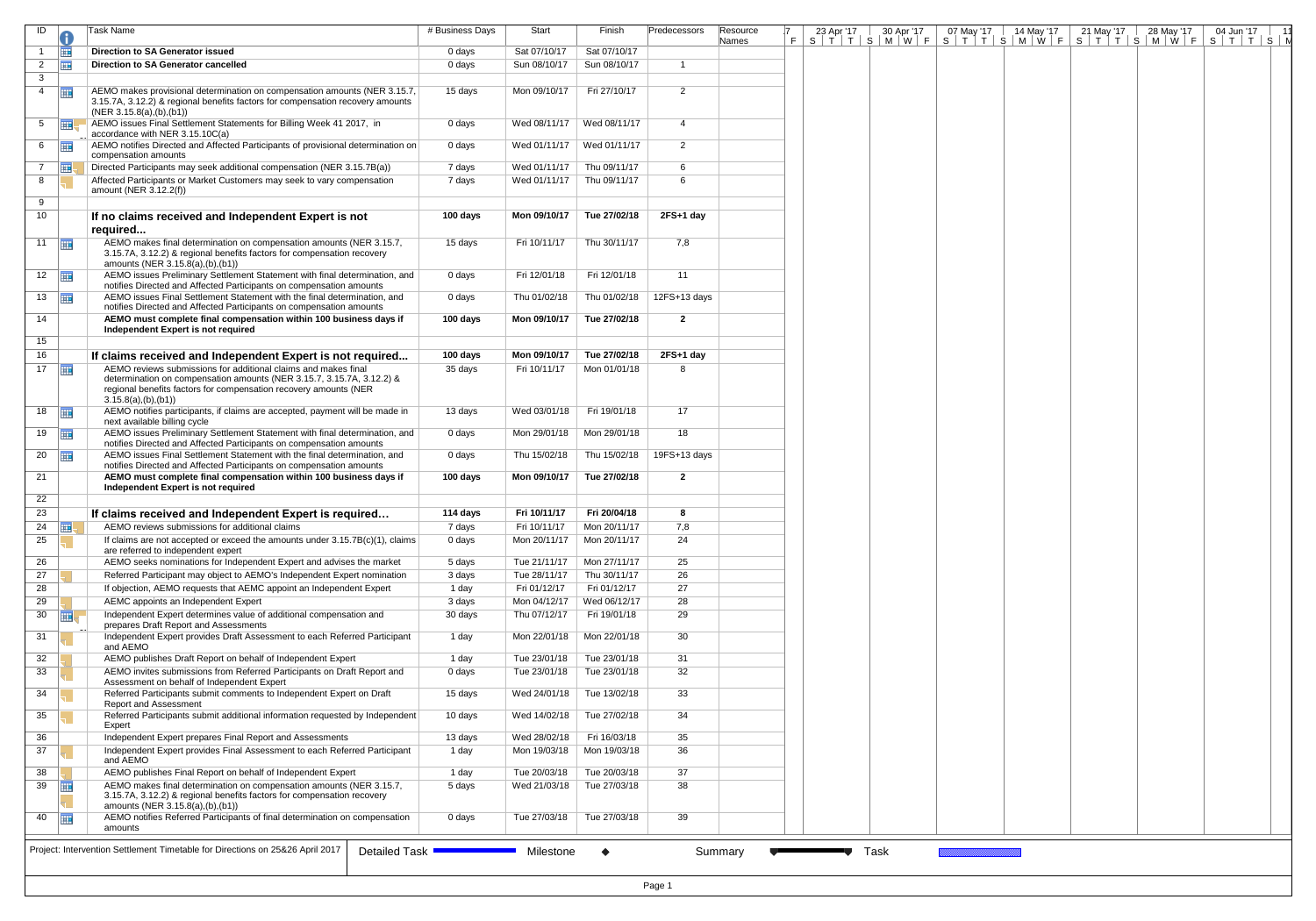| ID              | Task Name                                                                                                                                                                                                   | # Business Days | Start        | Finish       | Predecessors | Resource<br>Names |  |  |  |  | 7 23 Apr'17   30 Apr'17   07 May '17   14 May '17   21 May '17   28 May '17   04 Jun '17   11<br>  F     S     T     T     S     M     W     F     S     T     T     S     M     W     F     S     T     T     S     M     W |  |  |
|-----------------|-------------------------------------------------------------------------------------------------------------------------------------------------------------------------------------------------------------|-----------------|--------------|--------------|--------------|-------------------|--|--|--|--|------------------------------------------------------------------------------------------------------------------------------------------------------------------------------------------------------------------------------|--|--|
| 41<br><b>HI</b> | AEMO issues Preliminary Settlement Statements with the final determination,<br>in accordance with NER 3.15.10C(b)                                                                                           | 0 days          | Tue 03/04/18 | Tue 03/04/18 | 40           |                   |  |  |  |  |                                                                                                                                                                                                                              |  |  |
| 42              | AEMO issues Final Settlement Statements with the final determination, in<br>accordance with NER 3.15.10C(b)                                                                                                 | 0 days          | Fri 20/04/18 | Fri 20/04/18 | 41FS+14 days |                   |  |  |  |  |                                                                                                                                                                                                                              |  |  |
| 43              | AEMO must complete final compensation within 150 business days if<br>Independent Expert must determine EITHER a fair payment price under<br>NER 3.15.7A OR Participant claim under NER 3.15.7B or 3.12.2(f) | 150 days        | Mon 09/10/17 | Tue 08/05/18 | 2FS+1 day    |                   |  |  |  |  |                                                                                                                                                                                                                              |  |  |
| 44<br>再         | AEMO must complete final compensation within 200 business days if<br>Independent Expert must determine BOTH a fair payment price under NER<br>3.15.7A AND Participant claim under NER 3.15.7B or 3.12.2(f)  | 200 days        | Mon 09/10/17 | Tue 17/07/18 | 2FS+1 day    |                   |  |  |  |  |                                                                                                                                                                                                                              |  |  |
|                 |                                                                                                                                                                                                             |                 |              |              |              |                   |  |  |  |  |                                                                                                                                                                                                                              |  |  |
|                 |                                                                                                                                                                                                             |                 |              |              |              |                   |  |  |  |  |                                                                                                                                                                                                                              |  |  |
|                 |                                                                                                                                                                                                             |                 |              |              |              |                   |  |  |  |  |                                                                                                                                                                                                                              |  |  |
|                 |                                                                                                                                                                                                             |                 |              |              |              |                   |  |  |  |  |                                                                                                                                                                                                                              |  |  |
|                 |                                                                                                                                                                                                             |                 |              |              |              |                   |  |  |  |  |                                                                                                                                                                                                                              |  |  |
|                 |                                                                                                                                                                                                             |                 |              |              |              |                   |  |  |  |  |                                                                                                                                                                                                                              |  |  |
|                 |                                                                                                                                                                                                             |                 |              |              |              |                   |  |  |  |  |                                                                                                                                                                                                                              |  |  |

| Project: Intervention Settlement Timetable for Directions on 25&26 April 2017   D |  |
|-----------------------------------------------------------------------------------|--|
|-----------------------------------------------------------------------------------|--|

Detailed Task **Contract Contract Contract Contract Contract Contract Contract Contract Contract Contract Contract Contract Contract Contract Contract Contract Contract Contract Contract Contract Contract Contract Contract**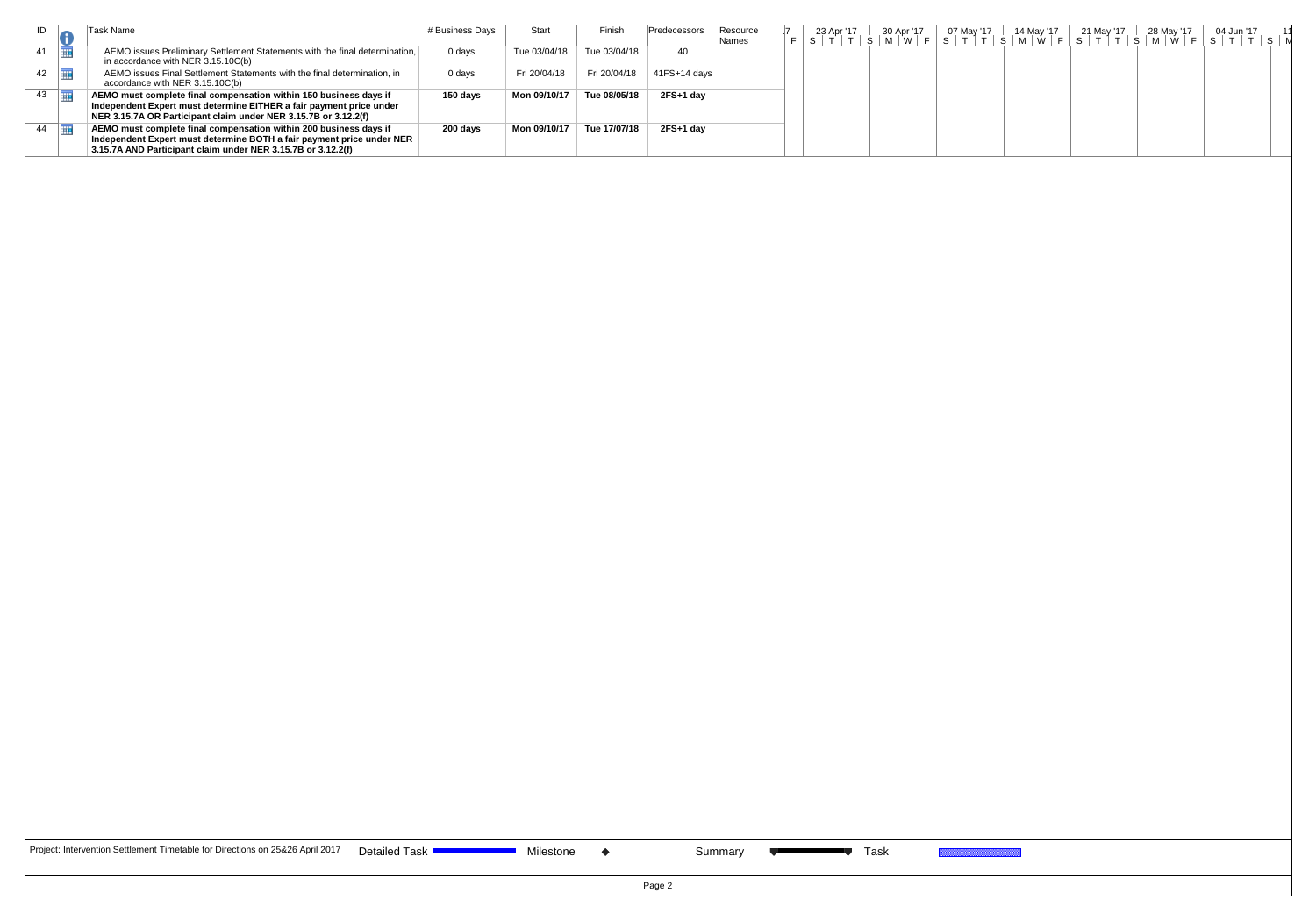| ID             |                       | Task Name                                                                                                                                                                                                                           | # Business Days | 11 Jun '17 | 18 Jun '17<br><u>M   W   F   S   T   T   S   M   W   F   S   T   T   S   M   W   F   S   T   T   S   M   W   F   S   T   T   T   S   M   W   F   S   T   T   C   M   W   F   S   T   T   C   M   W   F   S   T   T   C   M   W   F   S   T   T</u> | 25 Jun '17 | 02 Jul '17 | 09 Jul '17 | 16 Jul '17 | 23 Jul '17 | 30 Jul '17 | 06 Aug '17 | 13 Aug '17 | 20 Aug '17 | 27 Aug '17 |
|----------------|-----------------------|-------------------------------------------------------------------------------------------------------------------------------------------------------------------------------------------------------------------------------------|-----------------|------------|----------------------------------------------------------------------------------------------------------------------------------------------------------------------------------------------------------------------------------------------------|------------|------------|------------|------------|------------|------------|------------|------------|------------|------------|
|                | 亜                     | <b>Direction to SA Generator issued</b>                                                                                                                                                                                             | 0 days          |            |                                                                                                                                                                                                                                                    |            |            |            |            |            |            |            |            |            |            |
| $\mathbf{2}$   | 噩                     | Direction to SA Generator cancelled                                                                                                                                                                                                 | 0 days          |            |                                                                                                                                                                                                                                                    |            |            |            |            |            |            |            |            |            |            |
| 3              |                       |                                                                                                                                                                                                                                     |                 |            |                                                                                                                                                                                                                                                    |            |            |            |            |            |            |            |            |            |            |
| $\overline{4}$ | 亜                     | AEMO makes provisional determination on compensation amounts (NER 3.15.7,<br>3.15.7A, 3.12.2) & regional benefits factors for compensation recovery amounts<br>(NER 3.15.8(a), (b), (b1))                                           | 15 days         |            |                                                                                                                                                                                                                                                    |            |            |            |            |            |            |            |            |            |            |
| 5              | <b>FIEL</b>           | AEMO issues Final Settlement Statements for Billing Week 41 2017, in<br>accordance with NER 3.15.10C(a)                                                                                                                             | 0 days          |            |                                                                                                                                                                                                                                                    |            |            |            |            |            |            |            |            |            |            |
|                | $6 \quad \boxed{11}$  | AEMO notifies Directed and Affected Participants of provisional determination on<br>compensation amounts                                                                                                                            | 0 days          |            |                                                                                                                                                                                                                                                    |            |            |            |            |            |            |            |            |            |            |
| $7^{\circ}$    | <b>FIEL</b>           | Directed Participants may seek additional compensation (NER 3.15.7B(a))                                                                                                                                                             | 7 days          |            |                                                                                                                                                                                                                                                    |            |            |            |            |            |            |            |            |            |            |
| 8              |                       | Affected Participants or Market Customers may seek to vary compensation<br>amount (NER 3.12.2(f))                                                                                                                                   | 7 days          |            |                                                                                                                                                                                                                                                    |            |            |            |            |            |            |            |            |            |            |
| 9              |                       |                                                                                                                                                                                                                                     |                 |            |                                                                                                                                                                                                                                                    |            |            |            |            |            |            |            |            |            |            |
| 10             |                       | If no claims received and Independent Expert is not<br>required                                                                                                                                                                     | 100 days        |            |                                                                                                                                                                                                                                                    |            |            |            |            |            |            |            |            |            |            |
|                | 11                    | AEMO makes final determination on compensation amounts (NER 3.15.7,<br>3.15.7A, 3.12.2) & regional benefits factors for compensation recovery<br>amounts (NER 3.15.8(a),(b),(b1))                                                   | 15 days         |            |                                                                                                                                                                                                                                                    |            |            |            |            |            |            |            |            |            |            |
|                | $12 \quad \boxed{11}$ | AEMO issues Preliminary Settlement Statement with final determination, and<br>notifies Directed and Affected Participants on compensation amounts                                                                                   | 0 days          |            |                                                                                                                                                                                                                                                    |            |            |            |            |            |            |            |            |            |            |
|                | $13 \quad \boxed{11}$ | AEMO issues Final Settlement Statement with the final determination, and<br>notifies Directed and Affected Participants on compensation amounts                                                                                     | 0 days          |            |                                                                                                                                                                                                                                                    |            |            |            |            |            |            |            |            |            |            |
| 14             |                       | AEMO must complete final compensation within 100 business days if<br>Independent Expert is not required                                                                                                                             | 100 days        |            |                                                                                                                                                                                                                                                    |            |            |            |            |            |            |            |            |            |            |
| 15             |                       |                                                                                                                                                                                                                                     |                 |            |                                                                                                                                                                                                                                                    |            |            |            |            |            |            |            |            |            |            |
| 16             |                       | If claims received and Independent Expert is not required                                                                                                                                                                           | 100 days        |            |                                                                                                                                                                                                                                                    |            |            |            |            |            |            |            |            |            |            |
| 17             | 亜                     | AEMO reviews submissions for additional claims and makes final<br>determination on compensation amounts (NER 3.15.7, 3.15.7A, 3.12.2) &<br>regional benefits factors for compensation recovery amounts (NER<br>3.15.8(a), (b), (b1) | 35 days         |            |                                                                                                                                                                                                                                                    |            |            |            |            |            |            |            |            |            |            |
|                | $18$ $\frac{1}{111}$  | AEMO notifies participants, if claims are accepted, payment will be made in<br>next available billing cycle                                                                                                                         | 13 days         |            |                                                                                                                                                                                                                                                    |            |            |            |            |            |            |            |            |            |            |
|                | $19$ $\Box$           | AEMO issues Preliminary Settlement Statement with final determination, and<br>notifies Directed and Affected Participants on compensation amounts                                                                                   | 0 days          |            |                                                                                                                                                                                                                                                    |            |            |            |            |            |            |            |            |            |            |
|                | $20$ $\Box$           | AEMO issues Final Settlement Statement with the final determination, and<br>notifies Directed and Affected Participants on compensation amounts                                                                                     | 0 days          |            |                                                                                                                                                                                                                                                    |            |            |            |            |            |            |            |            |            |            |
| 21             |                       | AEMO must complete final compensation within 100 business days if<br>Independent Expert is not required                                                                                                                             | 100 days        |            |                                                                                                                                                                                                                                                    |            |            |            |            |            |            |            |            |            |            |
| 22             |                       |                                                                                                                                                                                                                                     |                 |            |                                                                                                                                                                                                                                                    |            |            |            |            |            |            |            |            |            |            |
| 23             |                       | If claims received and Independent Expert is required                                                                                                                                                                               | 114 days        |            |                                                                                                                                                                                                                                                    |            |            |            |            |            |            |            |            |            |            |
| 24             | <b>HILL</b>           | AEMO reviews submissions for additional claims<br>If claims are not accepted or exceed the amounts under $3.15.7B(c)(1)$ , claims                                                                                                   | 7 days          |            |                                                                                                                                                                                                                                                    |            |            |            |            |            |            |            |            |            |            |
| 25             |                       | are referred to independent expert                                                                                                                                                                                                  | 0 days          |            |                                                                                                                                                                                                                                                    |            |            |            |            |            |            |            |            |            |            |
| 26             |                       | AEMO seeks nominations for Independent Expert and advises the market                                                                                                                                                                | 5 days          |            |                                                                                                                                                                                                                                                    |            |            |            |            |            |            |            |            |            |            |
| 27             |                       | Referred Participant may object to AEMO's Independent Expert nomination                                                                                                                                                             | 3 days          |            |                                                                                                                                                                                                                                                    |            |            |            |            |            |            |            |            |            |            |
| 28             |                       | If objection, AEMO requests that AEMC appoint an Independent Expert                                                                                                                                                                 | 1 day           |            |                                                                                                                                                                                                                                                    |            |            |            |            |            |            |            |            |            |            |
| 29             |                       | AEMC appoints an Independent Expert                                                                                                                                                                                                 | 3 days          |            |                                                                                                                                                                                                                                                    |            |            |            |            |            |            |            |            |            |            |
| 30             | <b>HIE</b>            | Independent Expert determines value of additional compensation and                                                                                                                                                                  | 30 days         |            |                                                                                                                                                                                                                                                    |            |            |            |            |            |            |            |            |            |            |
| 31             |                       | prepares Draft Report and Assessments<br>Independent Expert provides Draft Assessment to each Referred Participant<br>and AEMO                                                                                                      | 1 day           |            |                                                                                                                                                                                                                                                    |            |            |            |            |            |            |            |            |            |            |
| 32             |                       | AEMO publishes Draft Report on behalf of Independent Expert                                                                                                                                                                         | 1 day           |            |                                                                                                                                                                                                                                                    |            |            |            |            |            |            |            |            |            |            |
| 33             |                       | AEMO invites submissions from Referred Participants on Draft Report and<br>Assessment on behalf of Independent Expert                                                                                                               | 0 days          |            |                                                                                                                                                                                                                                                    |            |            |            |            |            |            |            |            |            |            |
| 34             |                       | Referred Participants submit comments to Independent Expert on Draft<br><b>Report and Assessment</b>                                                                                                                                | 15 days         |            |                                                                                                                                                                                                                                                    |            |            |            |            |            |            |            |            |            |            |
| 35             |                       | Referred Participants submit additional information requested by Independent<br>Expert                                                                                                                                              | 10 days         |            |                                                                                                                                                                                                                                                    |            |            |            |            |            |            |            |            |            |            |
| 36             |                       | Independent Expert prepares Final Report and Assessments                                                                                                                                                                            | 13 days         |            |                                                                                                                                                                                                                                                    |            |            |            |            |            |            |            |            |            |            |
| 37             |                       | Independent Expert provides Final Assessment to each Referred Participant<br>and AEMO                                                                                                                                               | 1 day           |            |                                                                                                                                                                                                                                                    |            |            |            |            |            |            |            |            |            |            |
| 38             |                       | AEMO publishes Final Report on behalf of Independent Expert                                                                                                                                                                         | 1 day           |            |                                                                                                                                                                                                                                                    |            |            |            |            |            |            |            |            |            |            |
| 39             | 噩                     | AEMO makes final determination on compensation amounts (NER 3.15.7,<br>3.15.7A, 3.12.2) & regional benefits factors for compensation recovery<br>amounts (NER 3.15.8(a),(b),(b1))                                                   | 5 days          |            |                                                                                                                                                                                                                                                    |            |            |            |            |            |            |            |            |            |            |
|                | $40$ $\Box$           | AEMO notifies Referred Participants of final determination on compensation<br>amounts                                                                                                                                               | 0 days          |            |                                                                                                                                                                                                                                                    |            |            |            |            |            |            |            |            |            |            |
|                |                       |                                                                                                                                                                                                                                     |                 |            |                                                                                                                                                                                                                                                    |            |            |            |            |            |            |            |            |            |            |
|                |                       | Project: Intervention Settlement Timetable for Directions on 25&26 April 2017<br>Detailed Task                                                                                                                                      |                 | Milestone  | ◆                                                                                                                                                                                                                                                  |            | Summary    |            | Task       |            |            |            |            |            |            |
|                |                       |                                                                                                                                                                                                                                     |                 |            |                                                                                                                                                                                                                                                    | Page 3     |            |            |            |            |            |            |            |            |            |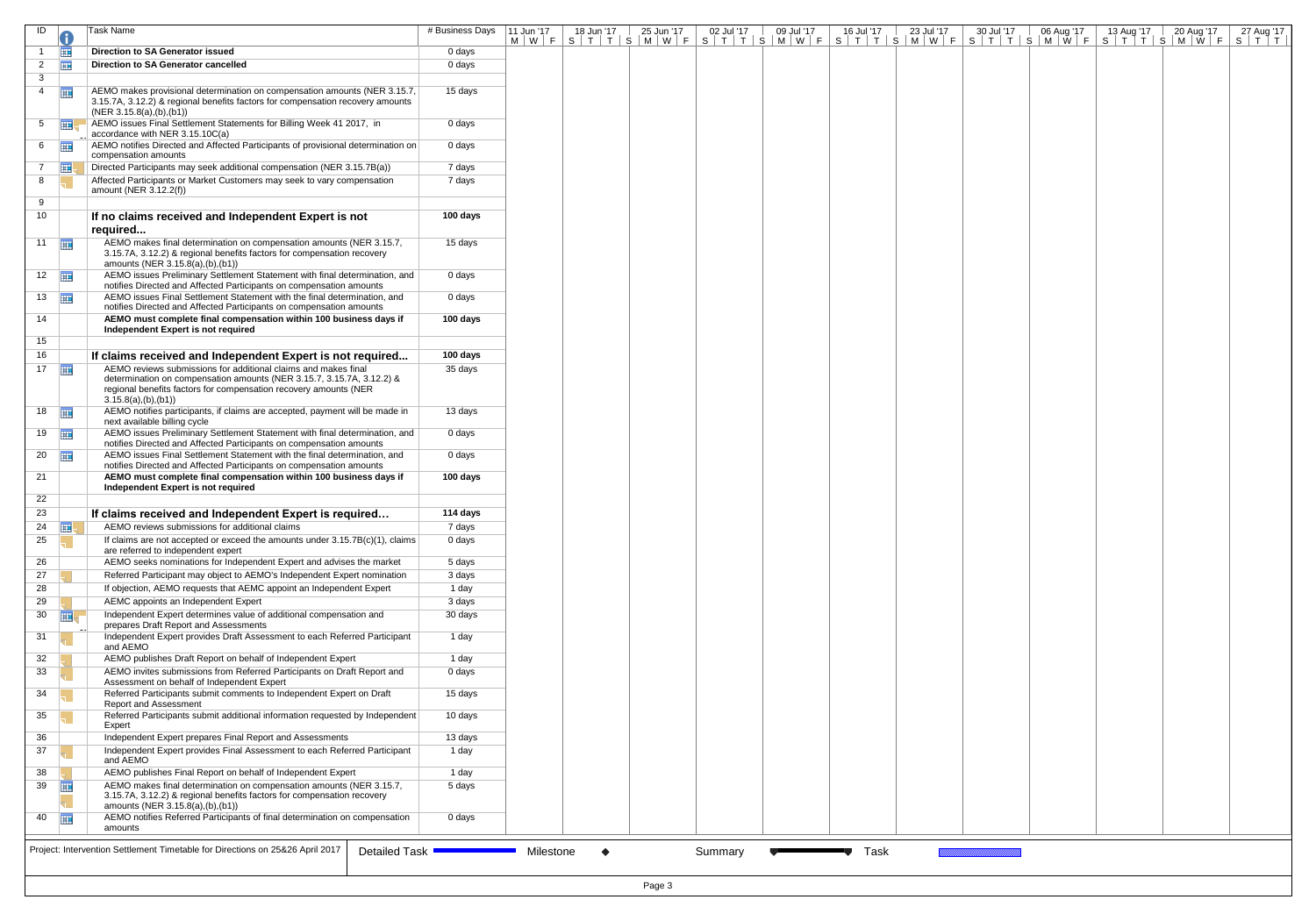|                         | <sup>-</sup> ask Name                                                                                                                                                                                       | # Business Days | 11 Jun '17 | 18 Jun '17 | 25 Jun '17 | 02 Jul '17 | 09 Jul '17<br>$ \mid$ S $\mid$ M $\mid$ W $\mid$ | 16 Jul '17 | 23 Jul '17<br> S T T S M W F' | 30 Jul '17 | 06 Aug '17<br>M | 13 Aug '17 | 20 Aug '1 | 27 Aug '17 |
|-------------------------|-------------------------------------------------------------------------------------------------------------------------------------------------------------------------------------------------------------|-----------------|------------|------------|------------|------------|--------------------------------------------------|------------|-------------------------------|------------|-----------------|------------|-----------|------------|
| 41                      | AEMO issues Preliminary Settlement Statements with the final determination,<br>in accordance with NER $3.15.10C(b)$                                                                                         | 0 days          |            |            |            |            |                                                  |            |                               |            |                 |            |           |            |
| $42 \quad \boxed{11}$   | AEMO issues Final Settlement Statements with the final determination, in<br>accordance with NER 3.15.10C(b)                                                                                                 | 0 days          |            |            |            |            |                                                  |            |                               |            |                 |            |           |            |
| $43 \quad \blacksquare$ | AEMO must complete final compensation within 150 business days if<br>Independent Expert must determine EITHER a fair payment price under<br>NER 3.15.7A OR Participant claim under NER 3.15.7B or 3.12.2(f) | 150 days        |            |            |            |            |                                                  |            |                               |            |                 |            |           |            |
| 44                      | AEMO must complete final compensation within 200 business days if<br>Independent Expert must determine BOTH a fair payment price under NER<br>3.15.7A AND Participant claim under NER 3.15.7B or 3.12.2(f)  | 200 days        |            |            |            |            |                                                  |            |                               |            |                 |            |           |            |
|                         |                                                                                                                                                                                                             |                 |            |            |            |            |                                                  |            |                               |            |                 |            |           |            |

| Project: Intervention Settlement Timetable for Directions on 25&26 April 2017 |
|-------------------------------------------------------------------------------|
|-------------------------------------------------------------------------------|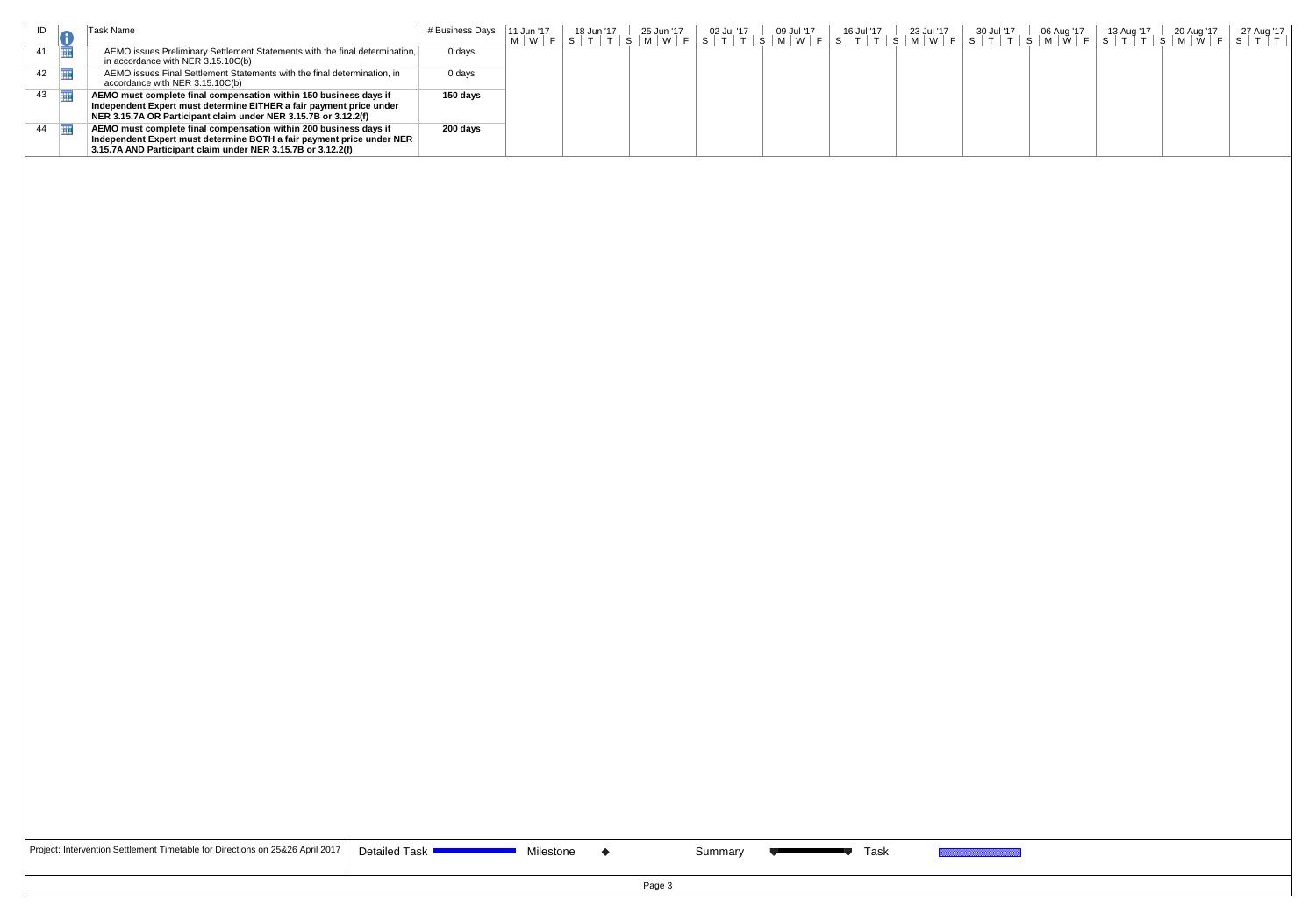| ID                    |             | <b>Task Name</b>                                                                                                                                                                                                                    | # Business Days  | 03 Sep '17 | 10 Sep '17<br>S M W F S T T S M W F S T T S M W F S T T S M W F S T T S M W F S T T S M W F S T T S M W F S T | 17 Sep '17 | 24 Sep '17 | 01 Oct '17 | 08 Oct '17              | 15 Oct '17 | 22 Oct '17 | 29 Oct '17      | 05 Nov '17      | 12 Nov '17 | 19 Nov                |
|-----------------------|-------------|-------------------------------------------------------------------------------------------------------------------------------------------------------------------------------------------------------------------------------------|------------------|------------|---------------------------------------------------------------------------------------------------------------|------------|------------|------------|-------------------------|------------|------------|-----------------|-----------------|------------|-----------------------|
|                       | 亜           | <b>Direction to SA Generator issued</b>                                                                                                                                                                                             | 0 days           |            |                                                                                                               |            |            |            | $\leftrightarrow$ 07/10 |            |            |                 |                 |            |                       |
| $\overline{2}$        | <b>THE</b>  | Direction to SA Generator cancelled                                                                                                                                                                                                 | 0 days           |            |                                                                                                               |            |            |            |                         |            |            |                 |                 |            |                       |
| 3                     |             |                                                                                                                                                                                                                                     |                  |            |                                                                                                               |            |            |            |                         |            |            |                 |                 |            |                       |
| 4                     | 再           | AEMO makes provisional determination on compensation amounts (NER 3.15.7,<br>3.15.7A, 3.12.2) & regional benefits factors for compensation recovery amounts<br>(NER 3.15.8(a), (b), (b1))                                           | 15 days          |            |                                                                                                               |            |            |            |                         |            |            |                 |                 |            |                       |
| 5 <sup>5</sup>        | 靈           | AEMO issues Final Settlement Statements for Billing Week 41 2017, in<br>accordance with NER 3.15.10C(a)                                                                                                                             | 0 days           |            |                                                                                                               |            |            |            |                         |            |            |                 | $\bullet$ 08/11 |            |                       |
| 6                     | <b>HIL</b>  | AEMO notifies Directed and Affected Participants of provisional determination on<br>compensation amounts                                                                                                                            | 0 days           |            |                                                                                                               |            |            |            |                         |            |            | $\bullet$ 01/11 |                 |            |                       |
| $\overline{7}$        | ⊞           | Directed Participants may seek additional compensation (NER 3.15.7B(a))                                                                                                                                                             | 7 days           |            |                                                                                                               |            |            |            |                         |            |            |                 |                 |            |                       |
| 8                     |             | Affected Participants or Market Customers may seek to vary compensation                                                                                                                                                             | 7 days           |            |                                                                                                               |            |            |            |                         |            |            |                 |                 |            |                       |
| 9                     |             | amount (NER 3.12.2(f))                                                                                                                                                                                                              |                  |            |                                                                                                               |            |            |            |                         |            |            |                 |                 |            |                       |
| 10                    |             |                                                                                                                                                                                                                                     | 100 days         |            |                                                                                                               |            |            |            |                         |            |            |                 |                 |            |                       |
|                       |             | If no claims received and Independent Expert is not<br>required                                                                                                                                                                     |                  |            |                                                                                                               |            |            |            |                         |            |            |                 |                 |            |                       |
|                       | 11          | AEMO makes final determination on compensation amounts (NER 3.15.7,<br>3.15.7A, 3.12.2) & regional benefits factors for compensation recovery<br>amounts (NER 3.15.8(a),(b),(b1))                                                   | 15 days          |            |                                                                                                               |            |            |            |                         |            |            |                 |                 |            |                       |
| $12$ $\Box$           |             | AEMO issues Preliminary Settlement Statement with final determination, and<br>notifies Directed and Affected Participants on compensation amounts                                                                                   | 0 days           |            |                                                                                                               |            |            |            |                         |            |            |                 |                 |            |                       |
| $13 \quad \boxed{11}$ |             | AEMO issues Final Settlement Statement with the final determination, and<br>notifies Directed and Affected Participants on compensation amounts                                                                                     | 0 days           |            |                                                                                                               |            |            |            |                         |            |            |                 |                 |            |                       |
| 14                    |             | AEMO must complete final compensation within 100 business days if<br>Independent Expert is not required                                                                                                                             | 100 days         |            |                                                                                                               |            |            |            |                         |            |            |                 |                 |            |                       |
| 15                    |             |                                                                                                                                                                                                                                     |                  |            |                                                                                                               |            |            |            |                         |            |            |                 |                 |            |                       |
| 16                    |             | If claims received and Independent Expert is not required                                                                                                                                                                           | 100 days         |            |                                                                                                               |            |            |            |                         |            |            |                 |                 |            |                       |
| 17                    |             | AEMO reviews submissions for additional claims and makes final<br>determination on compensation amounts (NER 3.15.7, 3.15.7A, 3.12.2) &<br>regional benefits factors for compensation recovery amounts (NER<br>3.15.8(a), (b), (b1) | 35 days          |            |                                                                                                               |            |            |            |                         |            |            |                 |                 |            |                       |
| 18 $\Box$             |             | AEMO notifies participants, if claims are accepted, payment will be made in<br>next available billing cycle                                                                                                                         | 13 days          |            |                                                                                                               |            |            |            |                         |            |            |                 |                 |            |                       |
| $19$ $\frac{1}{2}$    |             | AEMO issues Preliminary Settlement Statement with final determination, and<br>notifies Directed and Affected Participants on compensation amounts                                                                                   | 0 days           |            |                                                                                                               |            |            |            |                         |            |            |                 |                 |            |                       |
| $20 \quad \boxed{11}$ |             | AEMO issues Final Settlement Statement with the final determination, and<br>notifies Directed and Affected Participants on compensation amounts                                                                                     | 0 days           |            |                                                                                                               |            |            |            |                         |            |            |                 |                 |            |                       |
| 21                    |             | AEMO must complete final compensation within 100 business days if<br>Independent Expert is not required                                                                                                                             | 100 days         |            |                                                                                                               |            |            |            |                         |            |            |                 |                 |            |                       |
| 22<br>23              |             |                                                                                                                                                                                                                                     | 114 days         |            |                                                                                                               |            |            |            |                         |            |            |                 |                 |            |                       |
|                       |             | If claims received and Independent Expert is required<br>AEMO reviews submissions for additional claims                                                                                                                             |                  |            |                                                                                                               |            |            |            |                         |            |            |                 |                 |            |                       |
| 24<br>25              | ⊞           | If claims are not accepted or exceed the amounts under $3.15.7B(c)(1)$ , claims                                                                                                                                                     | 7 days<br>0 days |            |                                                                                                               |            |            |            |                         |            |            |                 |                 |            | $\leftrightarrow$ 20/ |
| 26                    |             | are referred to independent expert<br>AEMO seeks nominations for Independent Expert and advises the market                                                                                                                          | 5 days           |            |                                                                                                               |            |            |            |                         |            |            |                 |                 |            |                       |
| 27                    |             | Referred Participant may object to AEMO's Independent Expert nomination                                                                                                                                                             | 3 days           |            |                                                                                                               |            |            |            |                         |            |            |                 |                 |            |                       |
| 28                    |             | If objection, AEMO requests that AEMC appoint an Independent Expert                                                                                                                                                                 | 1 day            |            |                                                                                                               |            |            |            |                         |            |            |                 |                 |            |                       |
| 29                    |             | AEMC appoints an Independent Expert                                                                                                                                                                                                 | 3 days           |            |                                                                                                               |            |            |            |                         |            |            |                 |                 |            |                       |
| 30                    | <b>THE</b>  | Independent Expert determines value of additional compensation and                                                                                                                                                                  | 30 days          |            |                                                                                                               |            |            |            |                         |            |            |                 |                 |            |                       |
| 31                    |             | prepares Draft Report and Assessments<br>Independent Expert provides Draft Assessment to each Referred Participant                                                                                                                  | 1 day            |            |                                                                                                               |            |            |            |                         |            |            |                 |                 |            |                       |
|                       |             | and AEMO                                                                                                                                                                                                                            |                  |            |                                                                                                               |            |            |            |                         |            |            |                 |                 |            |                       |
| 32                    |             | AEMO publishes Draft Report on behalf of Independent Expert                                                                                                                                                                         | 1 day            |            |                                                                                                               |            |            |            |                         |            |            |                 |                 |            |                       |
| 33                    |             | AEMO invites submissions from Referred Participants on Draft Report and<br>Assessment on behalf of Independent Expert                                                                                                               | 0 days           |            |                                                                                                               |            |            |            |                         |            |            |                 |                 |            |                       |
| 34                    |             | Referred Participants submit comments to Independent Expert on Draft<br><b>Report and Assessment</b>                                                                                                                                | 15 days          |            |                                                                                                               |            |            |            |                         |            |            |                 |                 |            |                       |
| 35                    |             | Referred Participants submit additional information requested by Independent<br>Expert                                                                                                                                              | 10 days          |            |                                                                                                               |            |            |            |                         |            |            |                 |                 |            |                       |
| 36<br>37              |             | Independent Expert prepares Final Report and Assessments<br>Independent Expert provides Final Assessment to each Referred Participant                                                                                               | 13 days<br>1 day |            |                                                                                                               |            |            |            |                         |            |            |                 |                 |            |                       |
|                       |             | and AEMO                                                                                                                                                                                                                            |                  |            |                                                                                                               |            |            |            |                         |            |            |                 |                 |            |                       |
| 38<br>39              |             | AEMO publishes Final Report on behalf of Independent Expert<br>AEMO makes final determination on compensation amounts (NER 3.15.7,                                                                                                  | 1 day<br>5 days  |            |                                                                                                               |            |            |            |                         |            |            |                 |                 |            |                       |
|                       | 亜           | 3.15.7A, 3.12.2) & regional benefits factors for compensation recovery<br>amounts (NER 3.15.8(a),(b),(b1))                                                                                                                          |                  |            |                                                                                                               |            |            |            |                         |            |            |                 |                 |            |                       |
|                       | $40$ $\Box$ | AEMO notifies Referred Participants of final determination on compensation<br>amounts                                                                                                                                               | 0 days           |            |                                                                                                               |            |            |            |                         |            |            |                 |                 |            |                       |
|                       |             | Project: Intervention Settlement Timetable for Directions on 25&26 April 2017<br><b>Detailed Task</b>                                                                                                                               |                  | Milestone  | $\bullet$                                                                                                     |            | Summary    |            | Task                    |            |            |                 |                 |            |                       |
|                       |             |                                                                                                                                                                                                                                     |                  |            |                                                                                                               |            |            |            |                         |            |            |                 |                 |            |                       |
|                       |             |                                                                                                                                                                                                                                     |                  |            |                                                                                                               | Page 3     |            |            |                         |            |            |                 |                 |            |                       |

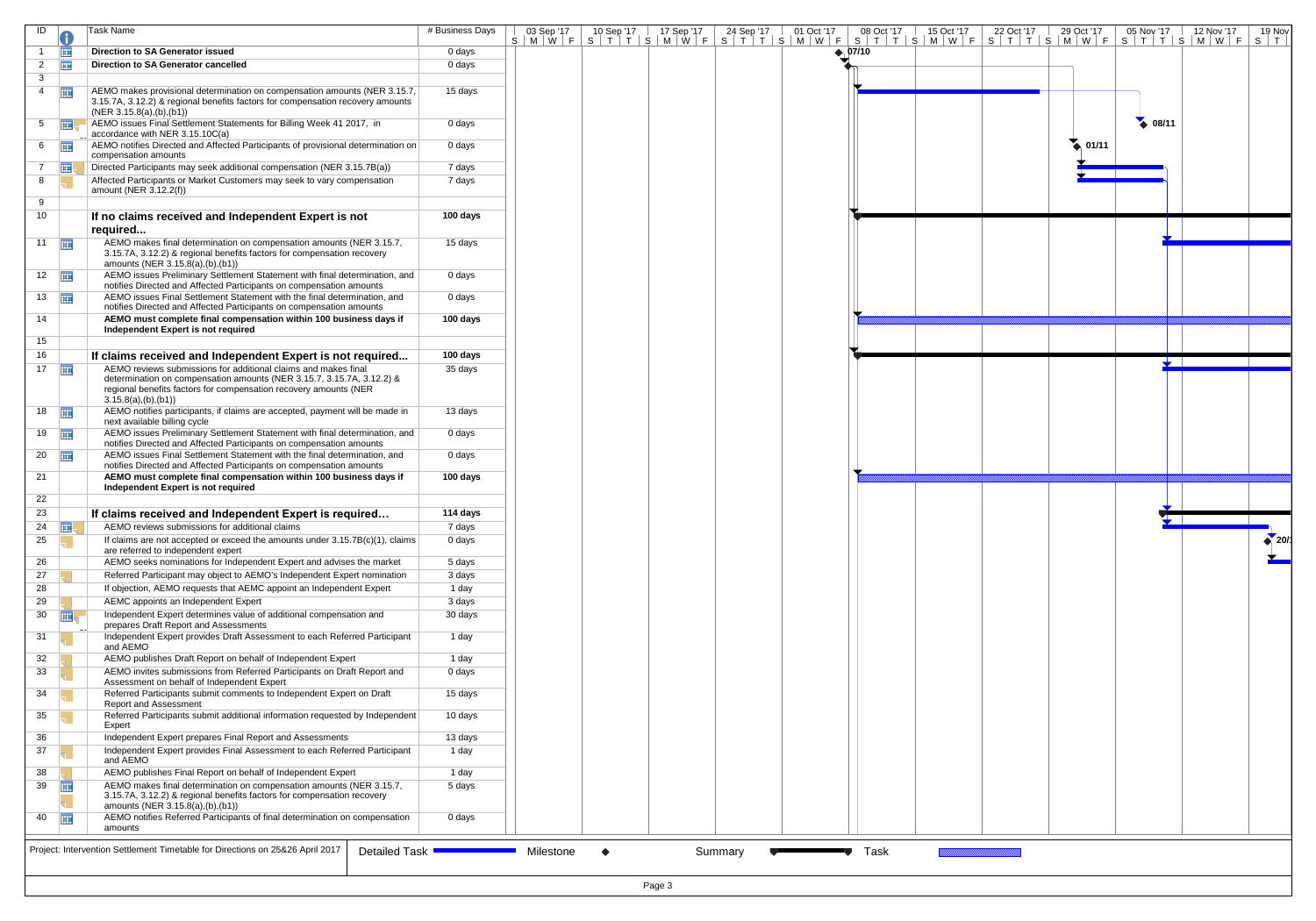|                       | Task Name                                                                                                                                                                                                   | # Business Days | 03 Sep '17                                                                                          | 10 Sep '17 | 17 Sep '17 | 24 Sep '17 | 01 Oct '17 | 08 Oct '17 | 15 Oct '17 | 22 Oct '17 | 29 Oct '17 | 05 Nov '17 | 12 Nov '17 | 19 Nov |
|-----------------------|-------------------------------------------------------------------------------------------------------------------------------------------------------------------------------------------------------------|-----------------|-----------------------------------------------------------------------------------------------------|------------|------------|------------|------------|------------|------------|------------|------------|------------|------------|--------|
|                       |                                                                                                                                                                                                             |                 | S M W F S T T S M W F S T T S M W F S M W F S T T S M W F S T T S M W F S T T S M W F S T T S M W F |            |            |            |            |            |            |            |            |            |            |        |
| 41 $\Box$             | AEMO issues Preliminary Settlement Statements with the final determination,<br>in accordance with NER 3.15.10C(b)                                                                                           | 0 days          |                                                                                                     |            |            |            |            |            |            |            |            |            |            |        |
| $42 \quad \boxed{11}$ | AEMO issues Final Settlement Statements with the final determination, in<br>accordance with NER 3.15.10C(b)                                                                                                 | 0 days          |                                                                                                     |            |            |            |            |            |            |            |            |            |            |        |
| $43 \quad \boxed{11}$ | AEMO must complete final compensation within 150 business days if<br>Independent Expert must determine EITHER a fair payment price under<br>NER 3.15.7A OR Participant claim under NER 3.15.7B or 3.12.2(f) | 150 days        |                                                                                                     |            |            |            |            |            |            |            |            |            |            |        |
| 44                    | AEMO must complete final compensation within 200 business days if<br>Independent Expert must determine BOTH a fair payment price under NER<br>3.15.7A AND Participant claim under NER 3.15.7B or 3.12.2(f)  | 200 days        |                                                                                                     |            |            |            |            |            |            |            |            |            |            |        |
|                       |                                                                                                                                                                                                             |                 |                                                                                                     |            |            |            |            |            |            |            |            |            |            |        |

| Project: Intervention Settlement Timetable for Directions on 25&26 April 2017   D |
|-----------------------------------------------------------------------------------|
|-----------------------------------------------------------------------------------|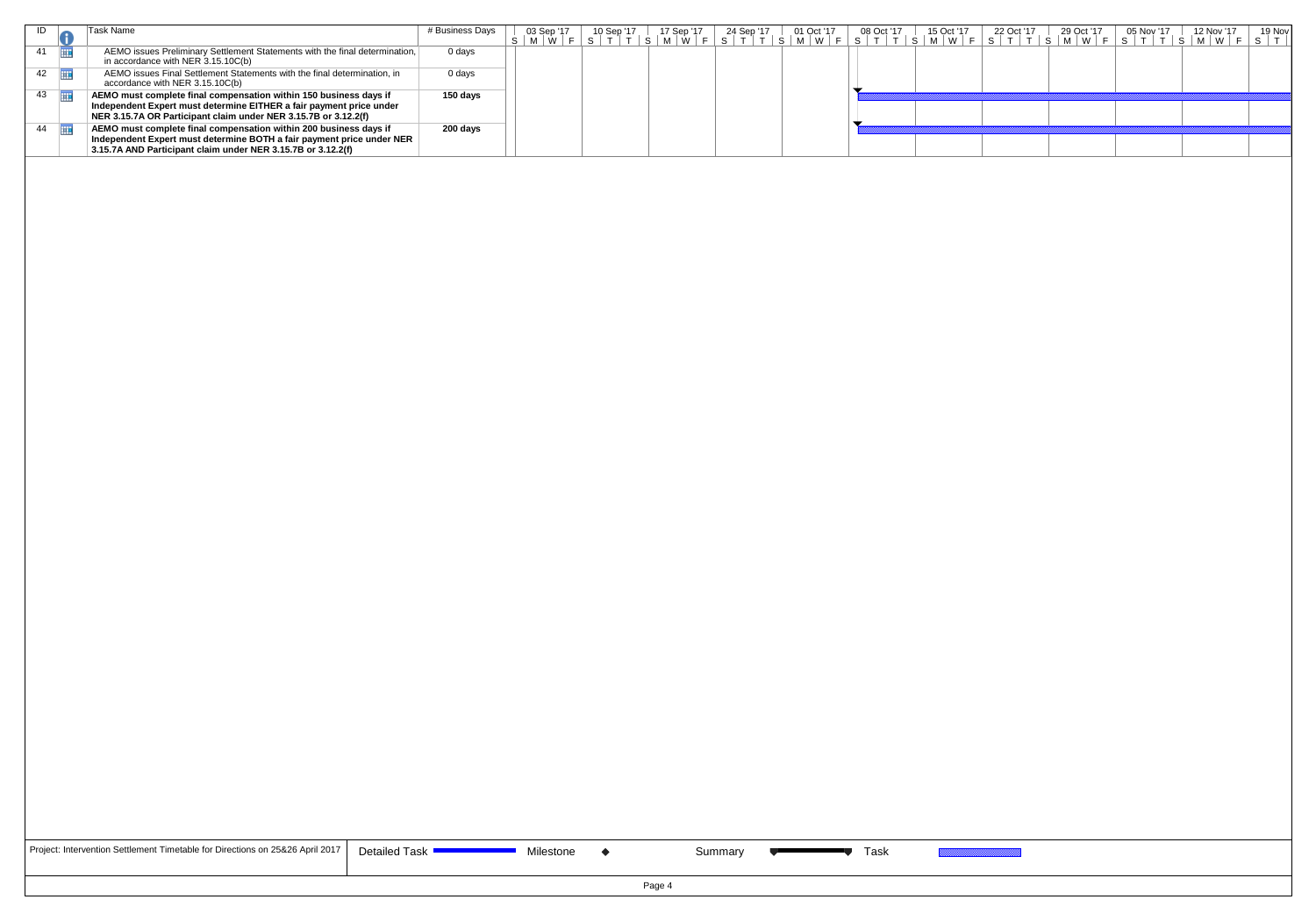| ID                    |            | Task Name                                                                                                                                                                                 | # Business Days     | /17 | 26 Nov '17 | 03 Dec '17<br>10 Dec '17 | 24 Dec '17<br>17 Dec '17 | 31 Dec '17 | 07 Jan '18  | 14 Jan '18 | 21 Jan '18<br>28 Jan '18<br>T   S   M   W   F   S   T   T   S   M   W   F   S   T   T   S   M   W   F   S   T   T   S   M   W   F   S   T   T   T   S   M   W   F   S   T   T   S   M   W   F   S | 04 Feb '18<br>11 |
|-----------------------|------------|-------------------------------------------------------------------------------------------------------------------------------------------------------------------------------------------|---------------------|-----|------------|--------------------------|--------------------------|------------|-------------|------------|---------------------------------------------------------------------------------------------------------------------------------------------------------------------------------------------------|------------------|
|                       | 亜          | <b>Direction to SA Generator issued</b>                                                                                                                                                   | 0 days              |     |            |                          |                          |            |             |            |                                                                                                                                                                                                   |                  |
| $\overline{2}$        | 丽          | <b>Direction to SA Generator cancelled</b>                                                                                                                                                | 0 days              |     |            |                          |                          |            |             |            |                                                                                                                                                                                                   |                  |
| 3                     |            |                                                                                                                                                                                           |                     |     |            |                          |                          |            |             |            |                                                                                                                                                                                                   |                  |
| $\overline{4}$        | 軍          | AEMO makes provisional determination on compensation amounts (NER 3.15.7,<br>3.15.7A, 3.12.2) & regional benefits factors for compensation recovery amounts<br>(NER 3.15.8(a), (b), (b1)) | 15 days             |     |            |                          |                          |            |             |            |                                                                                                                                                                                                   |                  |
| 5                     | ⊞          | AEMO issues Final Settlement Statements for Billing Week 41 2017, in<br>accordance with NER 3.15.10C(a)                                                                                   | 0 days              |     |            |                          |                          |            |             |            |                                                                                                                                                                                                   |                  |
| 6                     | 亜          | AEMO notifies Directed and Affected Participants of provisional determination on<br>compensation amounts                                                                                  | 0 days              |     |            |                          |                          |            |             |            |                                                                                                                                                                                                   |                  |
| $\overline{7}$        | ⊞、         | Directed Participants may seek additional compensation (NER 3.15.7B(a))                                                                                                                   | 7 days              |     |            |                          |                          |            |             |            |                                                                                                                                                                                                   |                  |
| 8                     |            | Affected Participants or Market Customers may seek to vary compensation                                                                                                                   | 7 days              |     |            |                          |                          |            |             |            |                                                                                                                                                                                                   |                  |
| 9                     |            | amount (NER 3.12.2(f))                                                                                                                                                                    |                     |     |            |                          |                          |            |             |            |                                                                                                                                                                                                   |                  |
| 10 <sup>1</sup>       |            | If no claims received and Independent Expert is not                                                                                                                                       | 100 days            |     |            |                          |                          |            |             |            |                                                                                                                                                                                                   |                  |
|                       |            | required                                                                                                                                                                                  |                     |     |            |                          |                          |            |             |            |                                                                                                                                                                                                   |                  |
| 11                    |            | AEMO makes final determination on compensation amounts (NER 3.15.7,<br>3.15.7A, 3.12.2) & regional benefits factors for compensation recovery<br>amounts (NER 3.15.8(a),(b),(b1))         | 15 days             |     |            |                          |                          |            |             |            |                                                                                                                                                                                                   |                  |
| $12 \quad \boxed{11}$ |            | AEMO issues Preliminary Settlement Statement with final determination, and<br>notifies Directed and Affected Participants on compensation amounts                                         | 0 days              |     |            |                          |                          |            | $4 - 12/01$ |            |                                                                                                                                                                                                   |                  |
| 13 $\frac{1}{2}$      |            | AEMO issues Final Settlement Statement with the final determination, and<br>notifies Directed and Affected Participants on compensation amounts                                           | 0 days              |     |            |                          |                          |            |             |            | $\bullet$ 01/02                                                                                                                                                                                   |                  |
| 14                    |            | AEMO must complete final compensation within 100 business days if<br>Independent Expert is not required                                                                                   | 100 days            |     |            |                          |                          |            |             |            |                                                                                                                                                                                                   |                  |
| 15                    |            |                                                                                                                                                                                           |                     |     |            |                          |                          |            |             |            |                                                                                                                                                                                                   |                  |
| 16<br>17              |            | If claims received and Independent Expert is not required<br>AEMO reviews submissions for additional claims and makes final                                                               | 100 days<br>35 days |     |            |                          |                          |            |             |            |                                                                                                                                                                                                   |                  |
|                       | 亜          | determination on compensation amounts (NER 3.15.7, 3.15.7A, 3.12.2) &<br>regional benefits factors for compensation recovery amounts (NER<br>3.15.8(a), (b), (b1)                         |                     |     |            |                          |                          |            |             |            |                                                                                                                                                                                                   |                  |
| $18$ $\frac{1}{2}$    |            | AEMO notifies participants, if claims are accepted, payment will be made in<br>next available billing cycle                                                                               | 13 days             |     |            |                          |                          |            |             |            |                                                                                                                                                                                                   |                  |
| $19$ $\frac{1}{2}$    |            | AEMO issues Preliminary Settlement Statement with final determination, and<br>notifies Directed and Affected Participants on compensation amounts                                         | 0 days              |     |            |                          |                          |            |             |            | 29/01                                                                                                                                                                                             |                  |
| $20$                  |            | AEMO issues Final Settlement Statement with the final determination, and<br>notifies Directed and Affected Participants on compensation amounts                                           | 0 days              |     |            |                          |                          |            |             |            |                                                                                                                                                                                                   |                  |
| 21                    |            | AEMO must complete final compensation within 100 business days if<br>Independent Expert is not required                                                                                   | 100 days            |     |            |                          |                          |            |             |            |                                                                                                                                                                                                   |                  |
| 22                    |            |                                                                                                                                                                                           |                     |     |            |                          |                          |            |             |            |                                                                                                                                                                                                   |                  |
| 23                    |            | If claims received and Independent Expert is required                                                                                                                                     | 114 days            |     |            |                          |                          |            |             |            |                                                                                                                                                                                                   |                  |
| 24                    | <b>THE</b> | AEMO reviews submissions for additional claims                                                                                                                                            | 7 days              |     |            |                          |                          |            |             |            |                                                                                                                                                                                                   |                  |
| 25                    |            | If claims are not accepted or exceed the amounts under $3.15.7B(c)(1)$ , claims<br>are referred to independent expert                                                                     | 0 days              | 111 |            |                          |                          |            |             |            |                                                                                                                                                                                                   |                  |
| 26<br>27              |            | AEMO seeks nominations for Independent Expert and advises the market<br>Referred Participant may object to AEMO's Independent Expert nomination                                           | 5 days<br>3 days    |     |            |                          |                          |            |             |            |                                                                                                                                                                                                   |                  |
| 28                    |            | If objection, AEMO requests that AEMC appoint an Independent Expert                                                                                                                       | 1 day               |     |            |                          |                          |            |             |            |                                                                                                                                                                                                   |                  |
| 29                    |            | AEMC appoints an Independent Expert                                                                                                                                                       | 3 days              |     |            |                          |                          |            |             |            |                                                                                                                                                                                                   |                  |
| 30                    | 亜          | Independent Expert determines value of additional compensation and                                                                                                                        | 30 days             |     |            |                          |                          |            |             |            |                                                                                                                                                                                                   |                  |
| 31                    |            | prepares Draft Report and Assessments<br>Independent Expert provides Draft Assessment to each Referred Participant<br>and AEMO                                                            | 1 day               |     |            |                          |                          |            |             |            |                                                                                                                                                                                                   |                  |
| 32                    |            | AEMO publishes Draft Report on behalf of Independent Expert                                                                                                                               | 1 day               |     |            |                          |                          |            |             |            |                                                                                                                                                                                                   |                  |
| 33                    |            | AEMO invites submissions from Referred Participants on Draft Report and                                                                                                                   | 0 days              |     |            |                          |                          |            |             |            | 23/01                                                                                                                                                                                             |                  |
| 34                    |            | Assessment on behalf of Independent Expert<br>Referred Participants submit comments to Independent Expert on Draft                                                                        | 15 days             |     |            |                          |                          |            |             |            |                                                                                                                                                                                                   |                  |
| 35                    |            | Report and Assessment<br>Referred Participants submit additional information requested by Independent                                                                                     | 10 days             |     |            |                          |                          |            |             |            |                                                                                                                                                                                                   |                  |
| 36                    |            | Expert<br>Independent Expert prepares Final Report and Assessments                                                                                                                        | 13 days             |     |            |                          |                          |            |             |            |                                                                                                                                                                                                   |                  |
| 37                    |            | Independent Expert provides Final Assessment to each Referred Participant<br>and AEMO                                                                                                     | 1 day               |     |            |                          |                          |            |             |            |                                                                                                                                                                                                   |                  |
| 38                    |            | AEMO publishes Final Report on behalf of Independent Expert                                                                                                                               | 1 day               |     |            |                          |                          |            |             |            |                                                                                                                                                                                                   |                  |
| 39                    | <b>THE</b> | AEMO makes final determination on compensation amounts (NER 3.15.7,<br>3.15.7A, 3.12.2) & regional benefits factors for compensation recovery<br>amounts (NER 3.15.8(a),(b),(b1))         | 5 days              |     |            |                          |                          |            |             |            |                                                                                                                                                                                                   |                  |
| 40                    | 亜          | AEMO notifies Referred Participants of final determination on compensation<br>amounts                                                                                                     | 0 days              |     |            |                          |                          |            |             |            |                                                                                                                                                                                                   |                  |
|                       |            |                                                                                                                                                                                           |                     |     |            |                          |                          |            |             |            |                                                                                                                                                                                                   |                  |
|                       |            | Project: Intervention Settlement Timetable for Directions on 25&26 April 2017<br>Detailed Task                                                                                            |                     |     | Milestone  | Summary<br>$\bullet$     |                          | Task       |             |            |                                                                                                                                                                                                   |                  |
|                       |            |                                                                                                                                                                                           |                     |     |            | Page 5                   |                          |            |             |            |                                                                                                                                                                                                   |                  |

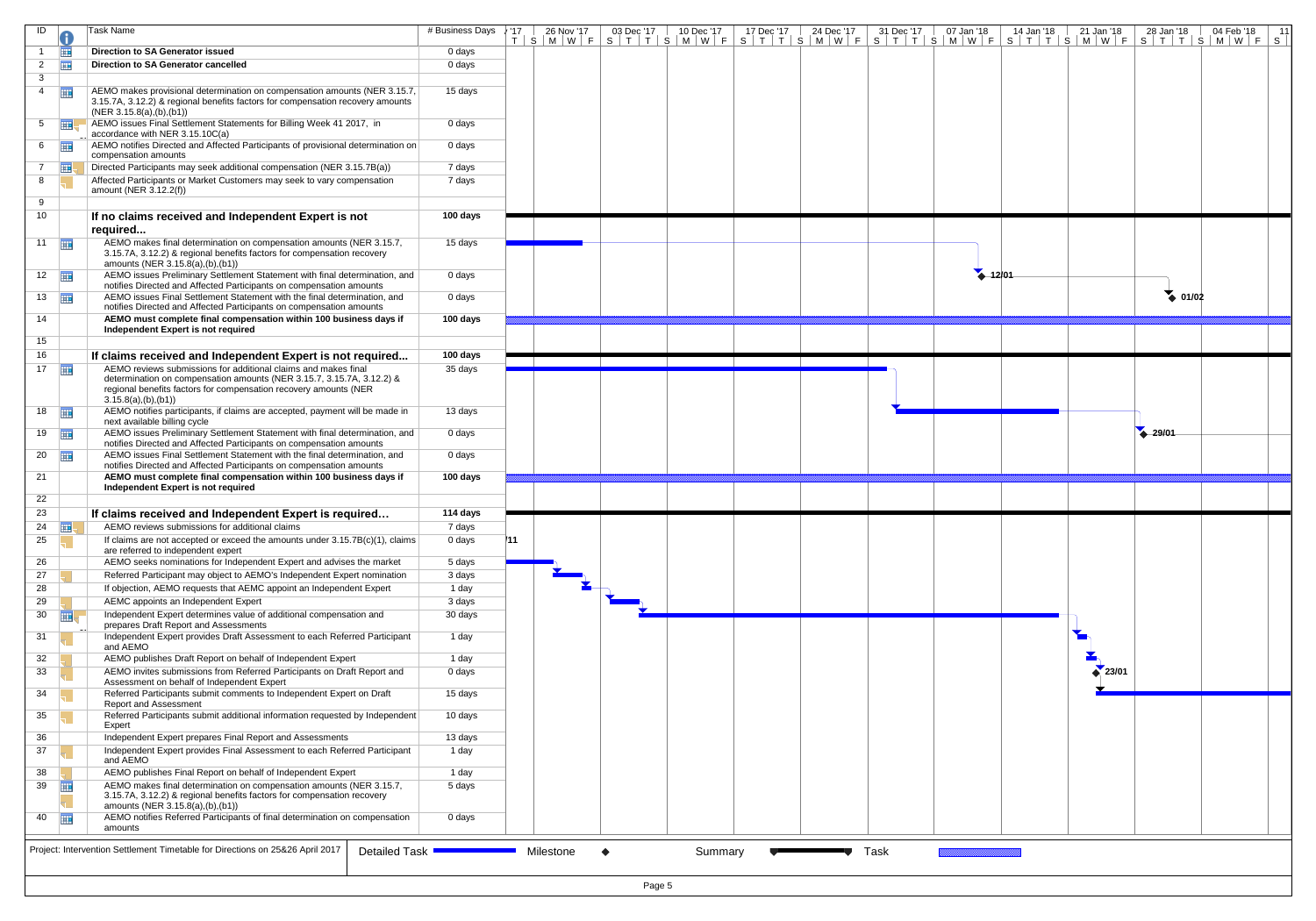|                 | ask Name                                                                                                                                                                                                    | # Business Days | 26 Nov '17<br> M W F <br>∣S. | 03 Dec '17 | 10 Dec '17<br>$^{\circ}$ S $^{\circ}$ | 17 Dec '17 | 24 Dec '17 | 31 Dec '17 | 07 Jan '18 | 14 Jan '18 | 21 Jan '18 | 28 Jan '18 | 04 Feb '18<br>$\mid M \mid W \mid F \mid S \mid T \mid T \mid S \mid M \mid W \mid F \mid S \mid T \mid T \mid S \mid M \mid W \mid F \mid S \mid T \mid T \mid S \mid M \mid W \mid F \mid S \mid T \mid T \mid S \mid M \mid W \mid F \mid S$ |  |
|-----------------|-------------------------------------------------------------------------------------------------------------------------------------------------------------------------------------------------------------|-----------------|------------------------------|------------|---------------------------------------|------------|------------|------------|------------|------------|------------|------------|-------------------------------------------------------------------------------------------------------------------------------------------------------------------------------------------------------------------------------------------------|--|
| 41              | AEMO issues Preliminary Settlement Statements with the final determination,<br>in accordance with NER $3.15.10C(b)$                                                                                         | 0 days          |                              |            |                                       |            |            |            |            |            |            |            |                                                                                                                                                                                                                                                 |  |
| $42 \quad \Box$ | AEMO issues Final Settlement Statements with the final determination, in<br>accordance with NER 3.15.10C(b)                                                                                                 | 0 days          |                              |            |                                       |            |            |            |            |            |            |            |                                                                                                                                                                                                                                                 |  |
| 43              | AEMO must complete final compensation within 150 business days if<br>Independent Expert must determine EITHER a fair payment price under<br>NER 3.15.7A OR Participant claim under NER 3.15.7B or 3.12.2(f) | 150 days        |                              |            |                                       |            |            |            |            |            |            |            |                                                                                                                                                                                                                                                 |  |
| 44              | AEMO must complete final compensation within 200 business days if<br>Independent Expert must determine BOTH a fair payment price under NER<br>3.15.7A AND Participant claim under NER 3.15.7B or 3.12.2(f)  | 200 days        |                              |            |                                       |            |            |            |            |            |            |            |                                                                                                                                                                                                                                                 |  |
|                 |                                                                                                                                                                                                             |                 |                              |            |                                       |            |            |            |            |            |            |            |                                                                                                                                                                                                                                                 |  |

| Project: Intervention Settlement Timetable for Directions on 25&26 April 2017 $\vert$ De |  |
|------------------------------------------------------------------------------------------|--|
|------------------------------------------------------------------------------------------|--|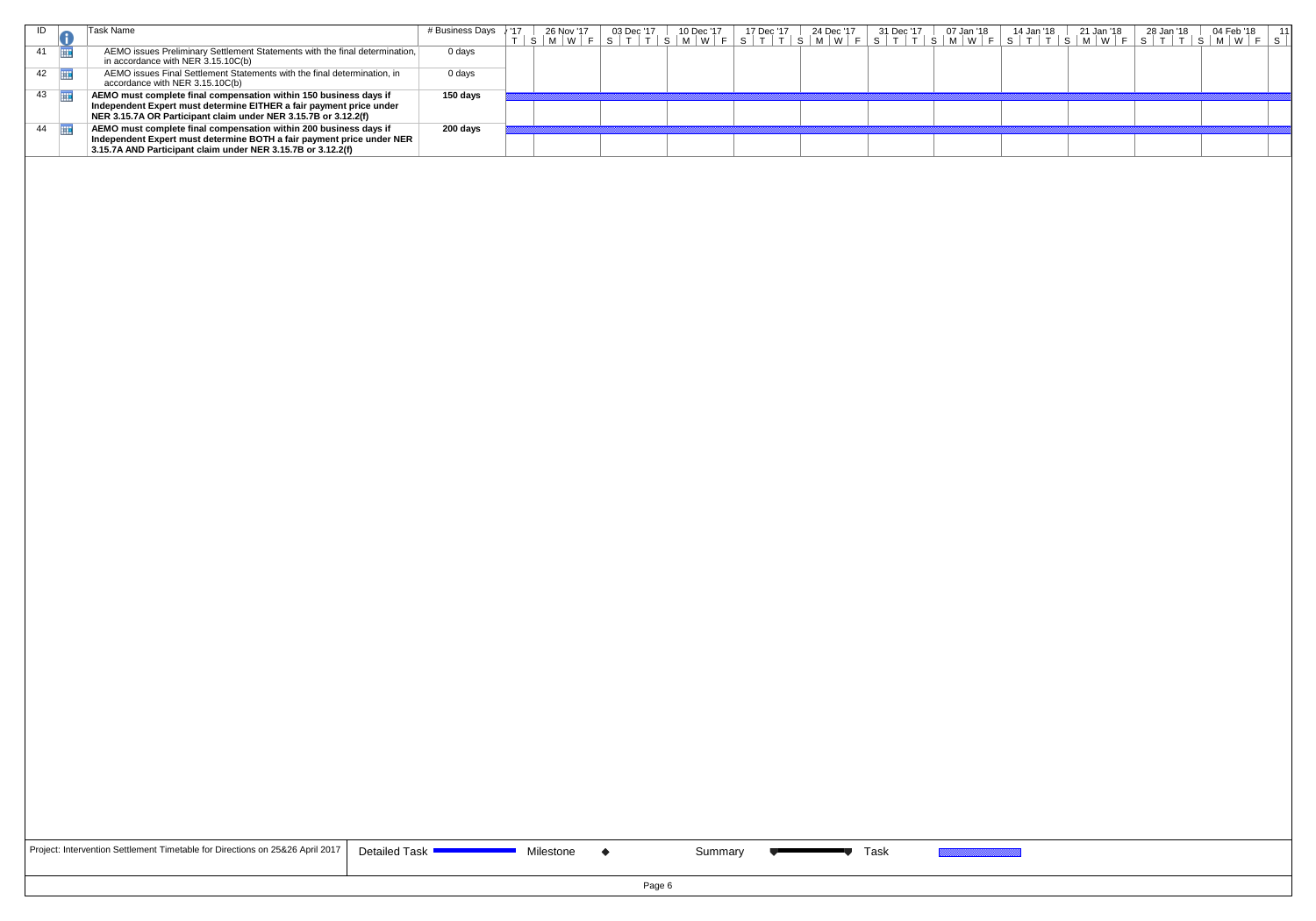| ID                    |                         | Task Name                                                                                                                                                                                                                           | # Business Days | Feb '18             | 18 Feb '18 | 25 Feb '18<br>04 Mar '18<br>T T S M W F S T T S M W F S T T S M W F S T T S M W F S T T S M W F S T T S M W F | 11 Mar '18 | 18 Mar '18 | 25 Mar '18 | 01 Apr '18 | 08 Apr '18 | 15 Apr '18 | 22 Apr '18 | 29 Apr '18 |
|-----------------------|-------------------------|-------------------------------------------------------------------------------------------------------------------------------------------------------------------------------------------------------------------------------------|-----------------|---------------------|------------|---------------------------------------------------------------------------------------------------------------|------------|------------|------------|------------|------------|------------|------------|------------|
|                       | 亜                       | <b>Direction to SA Generator issued</b>                                                                                                                                                                                             | 0 days          |                     |            |                                                                                                               |            |            |            |            |            |            |            |            |
| $\overline{2}$        | 亜                       | Direction to SA Generator cancelled                                                                                                                                                                                                 | 0 days          |                     |            |                                                                                                               |            |            |            |            |            |            |            |            |
| 3                     |                         |                                                                                                                                                                                                                                     |                 |                     |            |                                                                                                               |            |            |            |            |            |            |            |            |
| $\overline{4}$        | $\overline{1}$          | AEMO makes provisional determination on compensation amounts (NER 3.15.7,<br>3.15.7A, 3.12.2) & regional benefits factors for compensation recovery amounts<br>(NER 3.15.8(a), (b), (b1))                                           | 15 days         |                     |            |                                                                                                               |            |            |            |            |            |            |            |            |
| 5 <sup>5</sup>        | 再                       | AEMO issues Final Settlement Statements for Billing Week 41 2017, in<br>accordance with NER 3.15.10C(a)                                                                                                                             | 0 days          |                     |            |                                                                                                               |            |            |            |            |            |            |            |            |
| $6 \quad \boxed{11}$  |                         | AEMO notifies Directed and Affected Participants of provisional determination on<br>compensation amounts                                                                                                                            | 0 days          |                     |            |                                                                                                               |            |            |            |            |            |            |            |            |
| $7^{\circ}$           | $\overline{\mathbf{H}}$ | Directed Participants may seek additional compensation (NER 3.15.7B(a))                                                                                                                                                             | 7 days          |                     |            |                                                                                                               |            |            |            |            |            |            |            |            |
| 8                     |                         | Affected Participants or Market Customers may seek to vary compensation<br>amount (NER 3.12.2(f))                                                                                                                                   | 7 days          |                     |            |                                                                                                               |            |            |            |            |            |            |            |            |
| 9<br>10               |                         | If no claims received and Independent Expert is not<br>required                                                                                                                                                                     | 100 days        |                     |            |                                                                                                               |            |            |            |            |            |            |            |            |
| 11 $\blacksquare$     |                         | AEMO makes final determination on compensation amounts (NER 3.15.7,<br>3.15.7A, 3.12.2) & regional benefits factors for compensation recovery<br>amounts (NER 3.15.8(a),(b),(b1))                                                   | 15 days         |                     |            |                                                                                                               |            |            |            |            |            |            |            |            |
| $12 \quad \boxed{11}$ |                         | AEMO issues Preliminary Settlement Statement with final determination, and<br>notifies Directed and Affected Participants on compensation amounts                                                                                   | 0 days          |                     |            |                                                                                                               |            |            |            |            |            |            |            |            |
| $13 \quad \boxed{11}$ |                         | AEMO issues Final Settlement Statement with the final determination, and<br>notifies Directed and Affected Participants on compensation amounts                                                                                     | 0 days          |                     |            |                                                                                                               |            |            |            |            |            |            |            |            |
| 14                    |                         | AEMO must complete final compensation within 100 business days if<br>Independent Expert is not required                                                                                                                             | 100 days        |                     |            |                                                                                                               |            |            |            |            |            |            |            |            |
| 15                    |                         |                                                                                                                                                                                                                                     |                 |                     |            |                                                                                                               |            |            |            |            |            |            |            |            |
| 16                    |                         | If claims received and Independent Expert is not required                                                                                                                                                                           | 100 days        |                     |            |                                                                                                               |            |            |            |            |            |            |            |            |
| 17 <sub>1</sub>       | 再                       | AEMO reviews submissions for additional claims and makes final<br>determination on compensation amounts (NER 3.15.7, 3.15.7A, 3.12.2) &<br>regional benefits factors for compensation recovery amounts (NER<br>3.15.8(a), (b), (b1) | 35 days         |                     |            |                                                                                                               |            |            |            |            |            |            |            |            |
| $18$ $\frac{1}{11}$   |                         | AEMO notifies participants, if claims are accepted, payment will be made in<br>next available billing cycle                                                                                                                         | 13 days         |                     |            |                                                                                                               |            |            |            |            |            |            |            |            |
| $19$ $\frac{1}{2}$    |                         | AEMO issues Preliminary Settlement Statement with final determination, and<br>notifies Directed and Affected Participants on compensation amounts                                                                                   | 0 days          |                     |            |                                                                                                               |            |            |            |            |            |            |            |            |
| $20$ $\Box$           |                         | AEMO issues Final Settlement Statement with the final determination, and<br>notifies Directed and Affected Participants on compensation amounts                                                                                     | 0 days          | $\rightarrow 15/02$ |            |                                                                                                               |            |            |            |            |            |            |            |            |
| 21                    |                         | AEMO must complete final compensation within 100 business days if<br>Independent Expert is not required                                                                                                                             | 100 days        |                     |            |                                                                                                               |            |            |            |            |            |            |            |            |
| 22                    |                         |                                                                                                                                                                                                                                     |                 |                     |            |                                                                                                               |            |            |            |            |            |            |            |            |
| 23                    |                         | If claims received and Independent Expert is required                                                                                                                                                                               | 114 days        |                     |            |                                                                                                               |            |            |            |            |            |            |            |            |
| 24                    | <b>THE SET</b>          | AEMO reviews submissions for additional claims                                                                                                                                                                                      | 7 days          |                     |            |                                                                                                               |            |            |            |            |            |            |            |            |
| 25                    |                         | If claims are not accepted or exceed the amounts under $3.15.7B(c)(1)$ , claims<br>are referred to independent expert                                                                                                               | 0 days          |                     |            |                                                                                                               |            |            |            |            |            |            |            |            |
| 26                    |                         | AEMO seeks nominations for Independent Expert and advises the market                                                                                                                                                                | 5 days          |                     |            |                                                                                                               |            |            |            |            |            |            |            |            |
| 27                    |                         | Referred Participant may object to AEMO's Independent Expert nomination                                                                                                                                                             | 3 days          |                     |            |                                                                                                               |            |            |            |            |            |            |            |            |
| 28                    |                         | If objection, AEMO requests that AEMC appoint an Independent Expert                                                                                                                                                                 | 1 day           |                     |            |                                                                                                               |            |            |            |            |            |            |            |            |
| 29                    |                         | AEMC appoints an Independent Expert                                                                                                                                                                                                 | 3 days          |                     |            |                                                                                                               |            |            |            |            |            |            |            |            |
| 30                    | 亜                       | Independent Expert determines value of additional compensation and<br>prepares Draft Report and Assessments                                                                                                                         | 30 days         |                     |            |                                                                                                               |            |            |            |            |            |            |            |            |
| 31                    |                         | Independent Expert provides Draft Assessment to each Referred Participant<br>and AEMO                                                                                                                                               | 1 day           |                     |            |                                                                                                               |            |            |            |            |            |            |            |            |
| 32                    |                         | AEMO publishes Draft Report on behalf of Independent Expert                                                                                                                                                                         | 1 day           |                     |            |                                                                                                               |            |            |            |            |            |            |            |            |
| 33                    |                         | AEMO invites submissions from Referred Participants on Draft Report and<br>Assessment on behalf of Independent Expert                                                                                                               | 0 days          |                     |            |                                                                                                               |            |            |            |            |            |            |            |            |
| 34                    |                         | Referred Participants submit comments to Independent Expert on Draft<br><b>Report and Assessment</b>                                                                                                                                | 15 days         |                     |            |                                                                                                               |            |            |            |            |            |            |            |            |
| 35                    |                         | Referred Participants submit additional information requested by Independent<br>Expert                                                                                                                                              | 10 days         |                     |            |                                                                                                               |            |            |            |            |            |            |            |            |
| 36                    |                         | Independent Expert prepares Final Report and Assessments                                                                                                                                                                            | 13 days         |                     |            |                                                                                                               |            |            |            |            |            |            |            |            |
| 37                    |                         | Independent Expert provides Final Assessment to each Referred Participant<br>and AEMO                                                                                                                                               | 1 day           |                     |            |                                                                                                               |            |            |            |            |            |            |            |            |
| 38                    |                         | AEMO publishes Final Report on behalf of Independent Expert                                                                                                                                                                         | 1 day           |                     |            |                                                                                                               |            |            |            |            |            |            |            |            |
| 39                    | <b>HTE</b>              | AEMO makes final determination on compensation amounts (NER 3.15.7,<br>3.15.7A, 3.12.2) & regional benefits factors for compensation recovery<br>amounts (NER 3.15.8(a),(b),(b1))                                                   | 5 days          |                     |            |                                                                                                               |            |            |            |            |            |            |            |            |
| 40                    |                         | AEMO notifies Referred Participants of final determination on compensation<br>amounts                                                                                                                                               | 0 days          |                     |            |                                                                                                               |            |            | 27/03      |            |            |            |            |            |
|                       |                         |                                                                                                                                                                                                                                     |                 |                     |            |                                                                                                               |            |            |            |            |            |            |            |            |
|                       |                         | Project: Intervention Settlement Timetable for Directions on 25&26 April 2017<br>Detailed Task                                                                                                                                      |                 | Milestone           | ◆          | Summary                                                                                                       |            | Task       |            |            |            |            |            |            |
|                       |                         |                                                                                                                                                                                                                                     |                 |                     |            |                                                                                                               |            |            |            |            |            |            |            |            |
|                       | Page 7                  |                                                                                                                                                                                                                                     |                 |                     |            |                                                                                                               |            |            |            |            |            |            |            |            |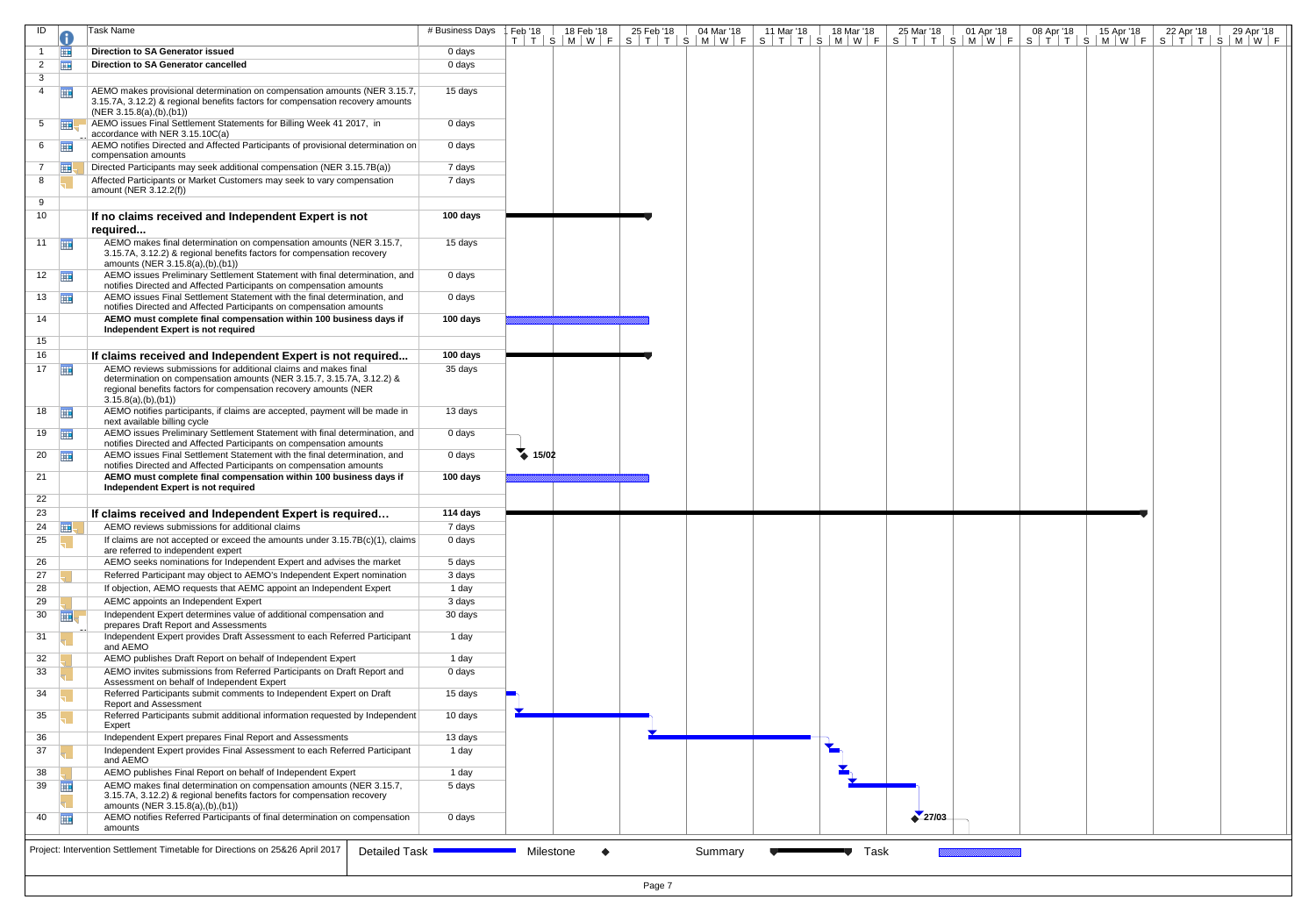| ID                    | Task Name                                                                                                                                                                                                   | # Business Days   Feb '18 |  |  |  | IFeb'18 │ 18 Feb'18 │ 25 Feb'18 │ 04 Mar'18 │ 11 Mar'18 │ 18 Mar'18 │ 25 Mar'18 │ 01 Apr'18 │<br>T │ T │ S │ M │ W │ F │ S │ T │ T │ S │ M │ W │ F │ S │ T │ T │ S │ M │ W │ F │ S │ T │ T │ S │ M │ W │ F │ |             | 08 Apr '18 | 15 Apr '18 | 29 Apr '18<br>22 Apr '18<br>  S   T   T   S   M   W   F   S   T   T   S   M   W   F |
|-----------------------|-------------------------------------------------------------------------------------------------------------------------------------------------------------------------------------------------------------|---------------------------|--|--|--|--------------------------------------------------------------------------------------------------------------------------------------------------------------------------------------------------------------|-------------|------------|------------|-------------------------------------------------------------------------------------|
| 41                    | AEMO issues Preliminary Settlement Statements with the final determination,<br>in accordance with NER $3.15.10C(b)$                                                                                         | 0 days                    |  |  |  |                                                                                                                                                                                                              | $4 - 03/04$ |            |            |                                                                                     |
| $42 \quad \Box$       | AEMO issues Final Settlement Statements with the final determination, in<br>accordance with NER 3.15.10C(b)                                                                                                 | 0 days                    |  |  |  |                                                                                                                                                                                                              |             |            |            | $\bullet$ 20/04                                                                     |
| $43 \quad \boxed{11}$ | AEMO must complete final compensation within 150 business days if<br>Independent Expert must determine EITHER a fair payment price under<br>NER 3.15.7A OR Participant claim under NER 3.15.7B or 3.12.2(f) | 150 days                  |  |  |  |                                                                                                                                                                                                              |             |            |            |                                                                                     |
| 44 $\Box$             | AEMO must complete final compensation within 200 business days if<br>Independent Expert must determine BOTH a fair payment price under NER<br>3.15.7A AND Participant claim under NER 3.15.7B or 3.12.2(f)  | 200 days                  |  |  |  |                                                                                                                                                                                                              |             |            |            |                                                                                     |
|                       |                                                                                                                                                                                                             |                           |  |  |  |                                                                                                                                                                                                              |             |            |            |                                                                                     |

| Project: Intervention Settlement Timetable for Directions on 25&26 April 2017 $\vert$ De |  |  |
|------------------------------------------------------------------------------------------|--|--|
|------------------------------------------------------------------------------------------|--|--|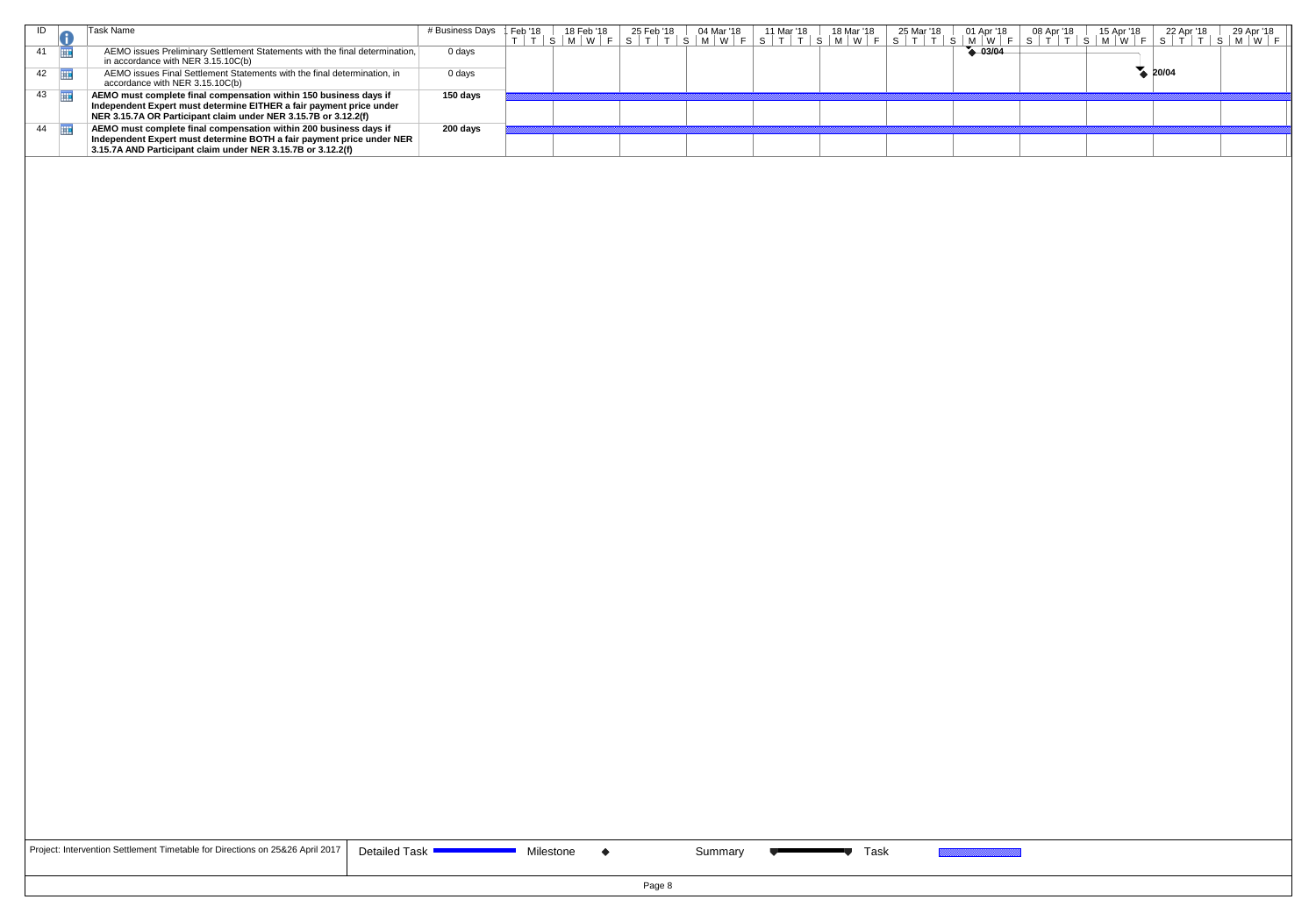| ID                    |                      | Task Name                                                                                                                                                                                                                           | # Business Days | 06 May '18 | 13 May '18 | 20 May '18<br>27 May '18<br>S T T S M W F S T T S M W F S T T S M W F S T T S M W F S T T S M W F S T T S M W F S T T S M W F S T T S M W | 03 Jun '18 | $10$ Jun $18$ | 17 Jun '18 | 24 Jun '18 | 01 Jul '18<br>08 Jul '18 | 15 Jul '18<br>22 Jul '18 |
|-----------------------|----------------------|-------------------------------------------------------------------------------------------------------------------------------------------------------------------------------------------------------------------------------------|-----------------|------------|------------|-------------------------------------------------------------------------------------------------------------------------------------------|------------|---------------|------------|------------|--------------------------|--------------------------|
|                       | 再                    | Direction to SA Generator issued                                                                                                                                                                                                    | 0 days          |            |            |                                                                                                                                           |            |               |            |            |                          |                          |
| $\mathbf{2}$          | 亜                    | Direction to SA Generator cancelled                                                                                                                                                                                                 | 0 days          |            |            |                                                                                                                                           |            |               |            |            |                          |                          |
| 3                     |                      |                                                                                                                                                                                                                                     |                 |            |            |                                                                                                                                           |            |               |            |            |                          |                          |
| $\overline{4}$        | $\overline{1}$       | AEMO makes provisional determination on compensation amounts (NER 3.15.7,<br>3.15.7A, 3.12.2) & regional benefits factors for compensation recovery amounts<br>(NER 3.15.8(a), (b), (b1))                                           | 15 days         |            |            |                                                                                                                                           |            |               |            |            |                          |                          |
| 5                     | ⊞                    | AEMO issues Final Settlement Statements for Billing Week 41 2017, in<br>accordance with NER 3.15.10C(a)                                                                                                                             | 0 days          |            |            |                                                                                                                                           |            |               |            |            |                          |                          |
|                       | $6 \quad \boxed{11}$ | AEMO notifies Directed and Affected Participants of provisional determination on<br>compensation amounts                                                                                                                            | 0 days          |            |            |                                                                                                                                           |            |               |            |            |                          |                          |
| $7\overline{ }$       | ⊞                    | Directed Participants may seek additional compensation (NER 3.15.7B(a))                                                                                                                                                             | 7 days          |            |            |                                                                                                                                           |            |               |            |            |                          |                          |
| 8                     |                      | Affected Participants or Market Customers may seek to vary compensation                                                                                                                                                             | 7 days          |            |            |                                                                                                                                           |            |               |            |            |                          |                          |
|                       |                      | amount (NER 3.12.2(f))                                                                                                                                                                                                              |                 |            |            |                                                                                                                                           |            |               |            |            |                          |                          |
| 9<br>10               |                      | If no claims received and Independent Expert is not                                                                                                                                                                                 | 100 days        |            |            |                                                                                                                                           |            |               |            |            |                          |                          |
| 11                    |                      | required<br>AEMO makes final determination on compensation amounts (NER 3.15.7,                                                                                                                                                     | 15 days         |            |            |                                                                                                                                           |            |               |            |            |                          |                          |
|                       |                      | 3.15.7A, 3.12.2) & regional benefits factors for compensation recovery<br>amounts (NER 3.15.8(a),(b),(b1))                                                                                                                          |                 |            |            |                                                                                                                                           |            |               |            |            |                          |                          |
| $12 \quad \boxed{11}$ |                      | AEMO issues Preliminary Settlement Statement with final determination, and<br>notifies Directed and Affected Participants on compensation amounts                                                                                   | 0 days          |            |            |                                                                                                                                           |            |               |            |            |                          |                          |
| $13 \quad \boxed{11}$ |                      | AEMO issues Final Settlement Statement with the final determination, and<br>notifies Directed and Affected Participants on compensation amounts                                                                                     | 0 days          |            |            |                                                                                                                                           |            |               |            |            |                          |                          |
| 14                    |                      | AEMO must complete final compensation within 100 business days if<br>Independent Expert is not required                                                                                                                             | 100 days        |            |            |                                                                                                                                           |            |               |            |            |                          |                          |
| 15                    |                      |                                                                                                                                                                                                                                     |                 |            |            |                                                                                                                                           |            |               |            |            |                          |                          |
| 16                    |                      | If claims received and Independent Expert is not required                                                                                                                                                                           | 100 days        |            |            |                                                                                                                                           |            |               |            |            |                          |                          |
| 17                    |                      | AEMO reviews submissions for additional claims and makes final<br>determination on compensation amounts (NER 3.15.7, 3.15.7A, 3.12.2) &<br>regional benefits factors for compensation recovery amounts (NER<br>3.15.8(a), (b), (b1) | 35 days         |            |            |                                                                                                                                           |            |               |            |            |                          |                          |
| 18                    |                      | AEMO notifies participants, if claims are accepted, payment will be made in<br>next available billing cycle                                                                                                                         | 13 days         |            |            |                                                                                                                                           |            |               |            |            |                          |                          |
| $19$ $\frac{1}{2}$    |                      | AEMO issues Preliminary Settlement Statement with final determination, and<br>notifies Directed and Affected Participants on compensation amounts                                                                                   | 0 days          |            |            |                                                                                                                                           |            |               |            |            |                          |                          |
| $20$ $\frac{1}{2}$    |                      | AEMO issues Final Settlement Statement with the final determination, and<br>notifies Directed and Affected Participants on compensation amounts                                                                                     | 0 days          |            |            |                                                                                                                                           |            |               |            |            |                          |                          |
| 21                    |                      | AEMO must complete final compensation within 100 business days if<br>Independent Expert is not required                                                                                                                             | 100 days        |            |            |                                                                                                                                           |            |               |            |            |                          |                          |
| 22                    |                      |                                                                                                                                                                                                                                     |                 |            |            |                                                                                                                                           |            |               |            |            |                          |                          |
| 23                    |                      | If claims received and Independent Expert is required                                                                                                                                                                               | 114 days        |            |            |                                                                                                                                           |            |               |            |            |                          |                          |
| 24                    | HI.                  | AEMO reviews submissions for additional claims                                                                                                                                                                                      | 7 days          |            |            |                                                                                                                                           |            |               |            |            |                          |                          |
| 25                    |                      | If claims are not accepted or exceed the amounts under 3.15.7B(c)(1), claims<br>are referred to independent expert                                                                                                                  | 0 days          |            |            |                                                                                                                                           |            |               |            |            |                          |                          |
| 26                    |                      | AEMO seeks nominations for Independent Expert and advises the market                                                                                                                                                                | 5 days          |            |            |                                                                                                                                           |            |               |            |            |                          |                          |
| 27                    |                      | Referred Participant may object to AEMO's Independent Expert nomination                                                                                                                                                             | 3 days          |            |            |                                                                                                                                           |            |               |            |            |                          |                          |
| 28                    |                      | If objection, AEMO requests that AEMC appoint an Independent Expert                                                                                                                                                                 | 1 day           |            |            |                                                                                                                                           |            |               |            |            |                          |                          |
| 29                    |                      | AEMC appoints an Independent Expert                                                                                                                                                                                                 | 3 days          |            |            |                                                                                                                                           |            |               |            |            |                          |                          |
|                       | $30$ $\Box$          | Independent Expert determines value of additional compensation and                                                                                                                                                                  | 30 days         |            |            |                                                                                                                                           |            |               |            |            |                          |                          |
| 31                    |                      | prepares Draft Report and Assessments<br>Independent Expert provides Draft Assessment to each Referred Participant<br>and AEMO                                                                                                      | 1 day           |            |            |                                                                                                                                           |            |               |            |            |                          |                          |
| 32                    |                      | AEMO publishes Draft Report on behalf of Independent Expert                                                                                                                                                                         | 1 day           |            |            |                                                                                                                                           |            |               |            |            |                          |                          |
| 33                    |                      | AEMO invites submissions from Referred Participants on Draft Report and                                                                                                                                                             | 0 days          |            |            |                                                                                                                                           |            |               |            |            |                          |                          |
| 34                    |                      | Assessment on behalf of Independent Expert<br>Referred Participants submit comments to Independent Expert on Draft                                                                                                                  | 15 days         |            |            |                                                                                                                                           |            |               |            |            |                          |                          |
| 35                    |                      | <b>Report and Assessment</b><br>Referred Participants submit additional information requested by Independent                                                                                                                        | 10 days         |            |            |                                                                                                                                           |            |               |            |            |                          |                          |
| 36                    |                      | Expert<br>Independent Expert prepares Final Report and Assessments                                                                                                                                                                  | 13 days         |            |            |                                                                                                                                           |            |               |            |            |                          |                          |
| 37                    |                      | Independent Expert provides Final Assessment to each Referred Participant<br>and AEMO                                                                                                                                               | 1 day           |            |            |                                                                                                                                           |            |               |            |            |                          |                          |
| 38                    |                      | AEMO publishes Final Report on behalf of Independent Expert                                                                                                                                                                         | 1 day           |            |            |                                                                                                                                           |            |               |            |            |                          |                          |
| 39                    |                      | AEMO makes final determination on compensation amounts (NER 3.15.7,<br>3.15.7A, 3.12.2) & regional benefits factors for compensation recovery<br>amounts (NER 3.15.8(a),(b),(b1))                                                   | 5 days          |            |            |                                                                                                                                           |            |               |            |            |                          |                          |
| $40$ $\Box$           |                      | AEMO notifies Referred Participants of final determination on compensation<br>amounts                                                                                                                                               | 0 days          |            |            |                                                                                                                                           |            |               |            |            |                          |                          |
|                       |                      |                                                                                                                                                                                                                                     |                 |            |            |                                                                                                                                           |            |               |            |            |                          |                          |
|                       |                      | Project: Intervention Settlement Timetable for Directions on 25&26 April 2017<br>Detailed Task                                                                                                                                      |                 | Milestone  | ◆          | Summary                                                                                                                                   |            | Task          |            |            |                          |                          |
|                       |                      |                                                                                                                                                                                                                                     |                 |            |            |                                                                                                                                           |            |               |            |            |                          |                          |
|                       | Page 9               |                                                                                                                                                                                                                                     |                 |            |            |                                                                                                                                           |            |               |            |            |                          |                          |